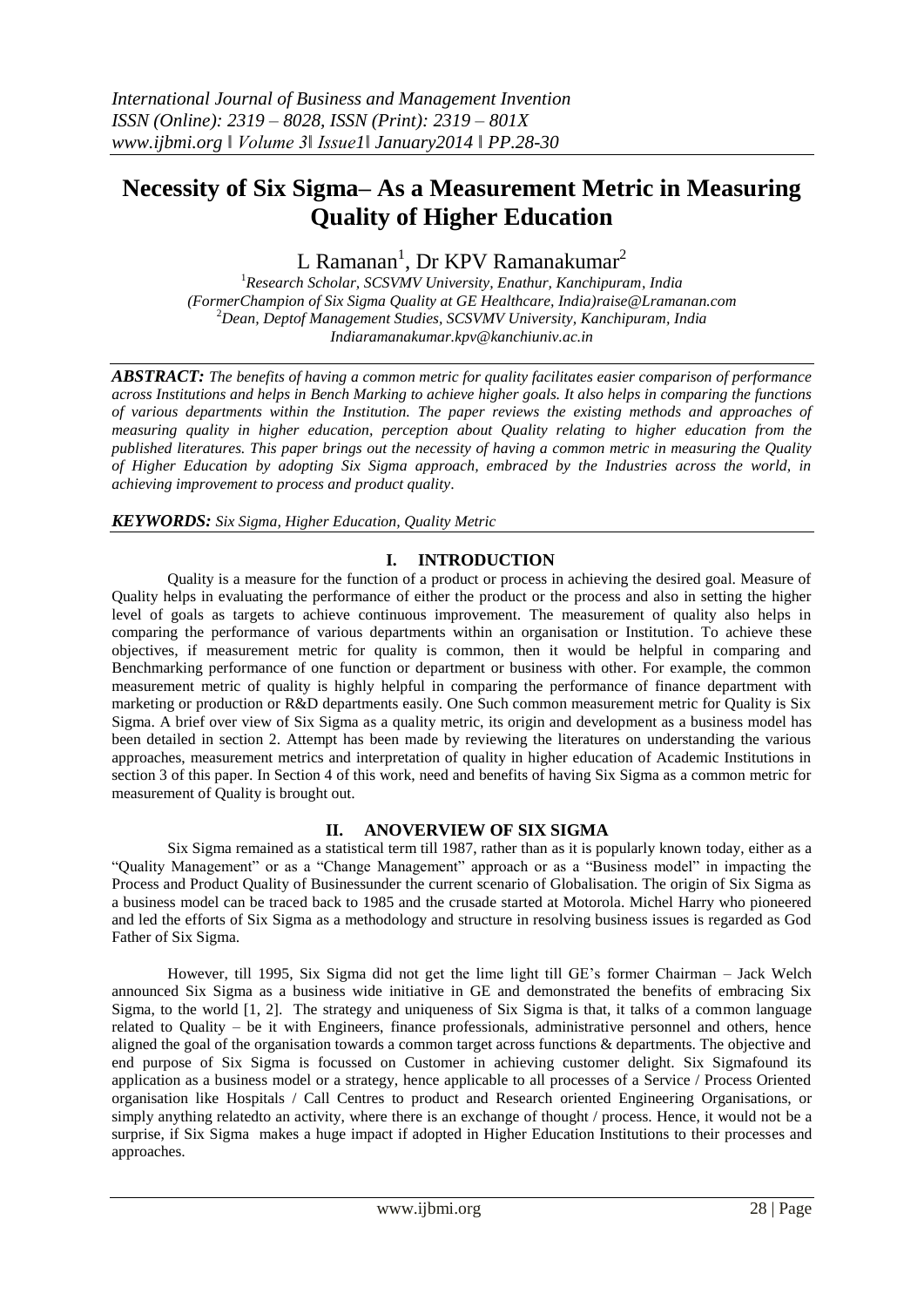The key in Six Sigma approach / strategy is, defining the defects produced in a process / product and the consequent customer dis-satisfaction leading to loss of business or opportunity in the market place. Six Sigma as a business model adopts a two pronged approach. One is the most familiar DMAIC (Define, Measure, Analyse, Improve& Control) approach – which precisely concentrates on defining the current level of defects produced in a process or in a product. Then, it proceeds to analyse the current level of Quality status, defines the strategy to shift the needle towards defect reduction by optimum utilisation of resources, without making any investments to achieve "process entitlement". This strategy results in adoption of changes, improvements or innovations to the process as appropriate. It is a known fact that "Six Sigma" refers to 3.4 defects in 1 Million Opportunities, be it a process or a product function etc.

However, if we refer to any organisation's process that it has achieved "Process Entitlement" means, the current level of process is at 4.5 Sigma. When the process achieved "Process Entitlement" implies that any further improvement is the process alone is not likely to deliver significant improvement in Quality of deliverables / outputs and hence calls for implementation of Design or process or both design and process change, which can be achieved by embracing other prong of Six Sigma approach, known as DFSS (Design for Six Sigma) to achieve the level of Six Sigma Quality.

## **III. METRICS IN MEASURING QUALITY IN HIGHER EDUCATION:**

Measure of Quality in Higher Education, is a tricky thing to compare between Institutions or various departments within an Institution, in the absence of a common metric. Confusions on customer or stake holder is one thing - either it is the Industry or Society or parents, another ambiguity is on definition of the product or produce like students or the process of education curricula itself. Analysis of literature for the purpose of bringing clarity on what is quality in higher education means and its measurement metrics, resulted in various measurement metrics for Quality and the definitions for Quality in Higher Education itself appeared to assume different views.Defining Quality in higher education is difficult and engages many difficulties due the complex character as found from literatures

Harvey & Green [3] described Quality in 5 dimensions i) Quality as exceptional – relating to excellence, ii) Quality as perfection or consistency (aimed at process & consistency) iii) Quality as fitness for purpose (meeting the requirments / Customer expectations /functional need) iv) Quality as Value for money (Relating to cost – Least cost with best features) v) Quality as Transformation (Change Management – Empowerment in execution etc)

Shrikanthan [4] grouped the stake holders into 4 buckets and linked the correspondence amongst them. i) Providers (Funding Bodies, Society at Large) – Quality is value for money ii) Users of Product (Students – Current & future) – Quality is Excellence iii) Users of Ouput (Employers) – Quality is fitness for the purpose (Employability) iv) Employees of the Sector (Administrators, Faculty and other Staff) – Quality is Consistency

Van Kemenade[5] groups values and standards under 4 Quality Management System i) Control ii) continuous Improvement iii)Commitment and iv) Break through.

Athiyaman[6], Shemwell[7], Martensen[8], Sureshchandar[9], Bigne[10] & Ham [11] linked education as service sector and Quality as Student Satisfaction, may or may not with measurable metric.

Interestingly Suhre[12] brought out the relation of satisfaction to academic accomplishment and also to drop outs.

Tim[13] brought out the critical factors in customer satisfaction and Kim [14] argue for customer satisfaction in higher education with financial implications.